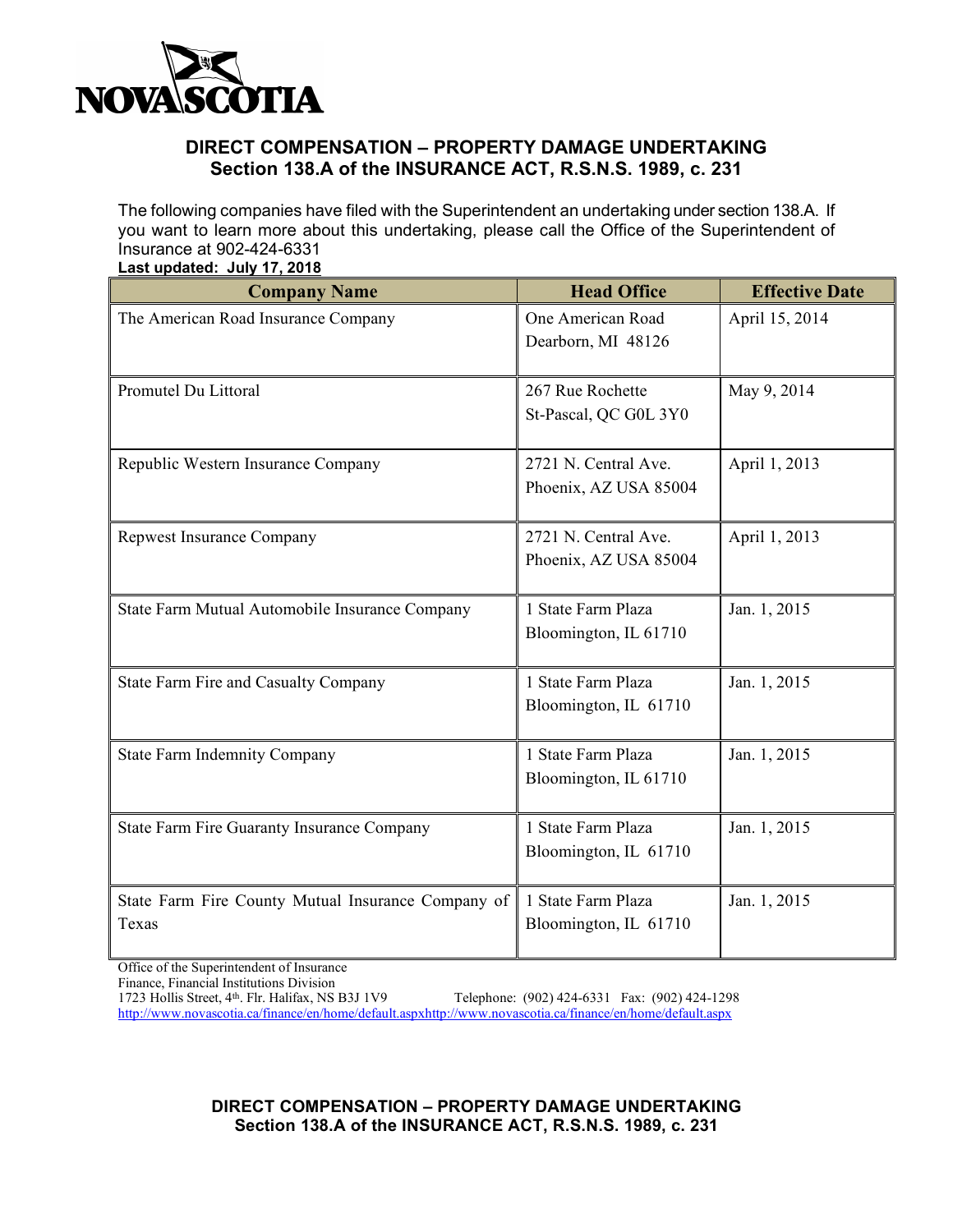

The following companies have filed with the Superintendent an undertaking under section 138.A. If you want to learn more about this undertaking, please call the Office of the Superintendent of Insurance at 902-424-6331

**Last updated: Dec. 22/15**

| <b>Company Name</b>                            | <b>Head Office</b>         | <b>Effective Date</b> |
|------------------------------------------------|----------------------------|-----------------------|
| Allied Insurance Company of America            | Nationwide<br>Blvd.<br>One | Feb. 1, 2015          |
|                                                | West, 1-30-403             |                       |
|                                                | Columbus, OH 43215         |                       |
| Allied Property and Casualty Insurance Company | Nationwide<br>Blvd.<br>One | Feb. 1, 2015          |
|                                                | West, 1-30-403             |                       |
|                                                | Columbus, OH 43215         |                       |
| <b>AMCO</b> Insurance Company                  | Nationwide<br>One<br>Blvd. | Feb. 1, 2015          |
|                                                | West, 1-30-403             |                       |
|                                                | Columbus, OH 43215         |                       |
| Colonial County Mutual Insurance Company       | Nationwide<br>Blvd.<br>One | Feb. 1, 2015          |
|                                                | West, 1-30-403             |                       |
|                                                | Columbus, OH 43215         |                       |
| Crestbrook Insurance Company                   | One Nationwide<br>Blvd.    | Feb. 1, 2015          |
|                                                | West, 1-30-403             |                       |
|                                                | Columbus, OH 43215         |                       |
| Depositors Insurance Company                   | Nationwide<br>One<br>Blvd. | Feb. 1, 2015          |
|                                                | West, 1-30-403             |                       |
|                                                | Columbus, OH 43215         |                       |
| Farmland Mutual Insurance Company              | Nationwide<br>Blvd.<br>One | Feb. 1, 2015          |
|                                                | West, 1-30-403             |                       |
|                                                | Columbus, OH 43215         |                       |
| Freedom Specialty Insurance Company            | Nationwide<br>One<br>Blvd. | Feb. 1, 2015          |
|                                                | West, 1-30-403             |                       |
|                                                | Columbus, OH 43215         |                       |
| Harleysville Insurance Company                 | 355 Maple Avenue           | Feb. 1, 2015          |
|                                                | Attn: David Skip Galloway  |                       |
|                                                | Harleysville, PA 19438     |                       |
| Harleysville Insurance Company of New Jersey   | 355 Maple Avenue           | Feb. 1, 2015          |
|                                                | Attn: David Skip Galloway  |                       |
|                                                | Harleysville, PA 19438     |                       |

Office of the Superintendent of Insurance

Finance, Financial Institutions Division<br>1723 Hollis Street, 4<sup>th</sup>. Flr. Halifax, NS B3J 1V9

Telephone: (902) 424-6331 Fax: (902) 424-1298 http://www.novascotia.ca/finance/en/home/default.aspxhttp://www.novascotia.ca/finance/en/home/default.aspx

> **DIRECT COMPENSATION – PROPERTY DAMAGE UNDERTAKING Section 138.A of the INSURANCE ACT, R.S.N.S. 1989, c. 231**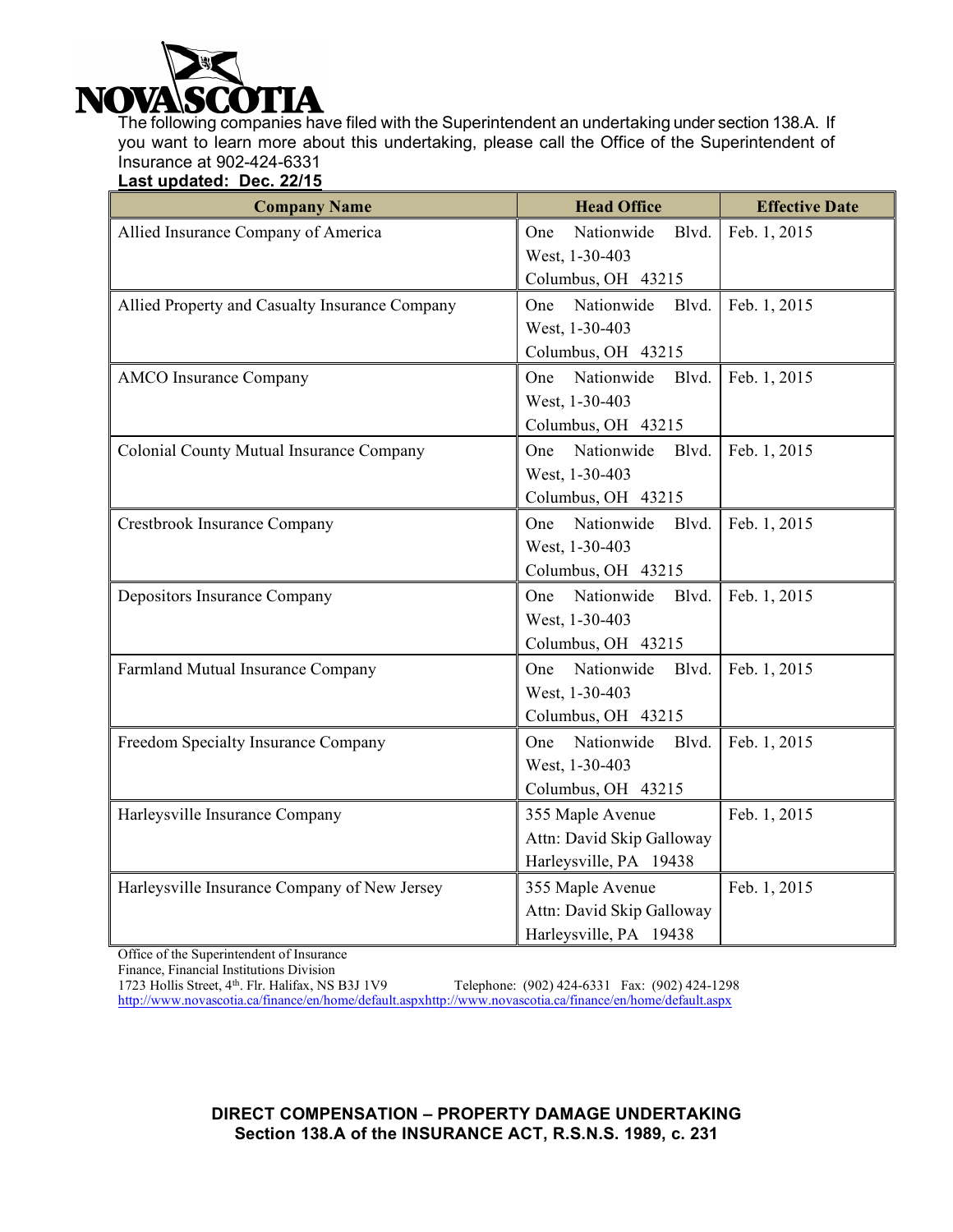

The following companies have filed with the Superintendent an undertaking under section 138.A. If you want to learn more about this undertaking, please call the Office of the Superintendent of Insurance at 902-424-6331

**Last updated: Dec. 22/15**

| <b>Company Name</b>                              | <b>Head Office</b>         | <b>Effective Date</b> |
|--------------------------------------------------|----------------------------|-----------------------|
| Harleysville Insurance Company of New York       | 355 Maple Avenue           | Feb. 1, 2015          |
|                                                  | Attn: David Skip Galloway  |                       |
|                                                  | Harleysville, PA 19438     |                       |
| Harleysville Lake States Insurance Company       | 355 Maple Avenue           | Feb. 1, 2015          |
|                                                  | Attn: David Skip Galloway  |                       |
|                                                  | Harleysville, PA 19438     |                       |
| Harleysville Preferred Insurance Company         | 355 Maple Avenue           | Feb. 1, 2015          |
|                                                  | Attn: David Skip Galloway  |                       |
|                                                  | Harleysville, PA 19438     |                       |
| Harleysville Worcester Insurance Company         | 355 Maple Avenue           | Feb. 1, 2015          |
|                                                  | Attn: David Skip Galloway  |                       |
|                                                  | Harleysville, PA 19438     |                       |
| National Casualty Company                        | Nationwide<br>One<br>Blvd. | Feb. 1, 2015          |
|                                                  | West, 1-30-403             |                       |
|                                                  | Columbus, OH 43215         |                       |
| Nationwide Affinity Insurance Company of America | Nationwide<br>Blvd.<br>One | Feb. 1, 2015          |
|                                                  | West, 1-30-403             |                       |
|                                                  | Columbus, OH 43215         |                       |
| Nationwide Agribusiness Insurance Company        | Nationwide<br>Blvd.<br>One | Feb. 1, 2015          |
|                                                  | West, 1-30-403             |                       |
|                                                  | Columbus, OH 43215         |                       |
| Nationwide Assurance Company                     | Nationwide<br>One<br>Blvd. | Feb. 1, 2015          |
|                                                  | West, 1-30-403             |                       |
|                                                  | Columbus, OH 43215         |                       |
| Nationwide General Insurance Company             | Nationwide<br>Blvd.<br>One | Feb. 1, 2015          |
|                                                  | West, 1-30-403             |                       |
|                                                  | Columbus, OH 43215         |                       |
| Nationwide Insurance Company of America          | Nationwide<br>Blvd.<br>One | Feb. 1, 2015          |
|                                                  | West, 1-30-403             |                       |
|                                                  | Columbus, OH 43215         |                       |

Office of the Superintendent of Insurance

Finance, Financial Institutions Division<br>1723 Hollis Street, 4<sup>th</sup>. Flr. Halifax, NS B3J 1V9

Telephone: (902) 424-6331 Fax: (902) 424-1298 http://www.novascotia.ca/finance/en/home/default.aspxhttp://www.novascotia.ca/finance/en/home/default.aspx

#### **DIRECT COMPENSATION – PROPERTY DAMAGE UNDERTAKING Section 138.A of the INSURANCE ACT, R.S.N.S. 1989, c. 231**

The following companies have filed with the Superintendent an undertaking under section 138.A. If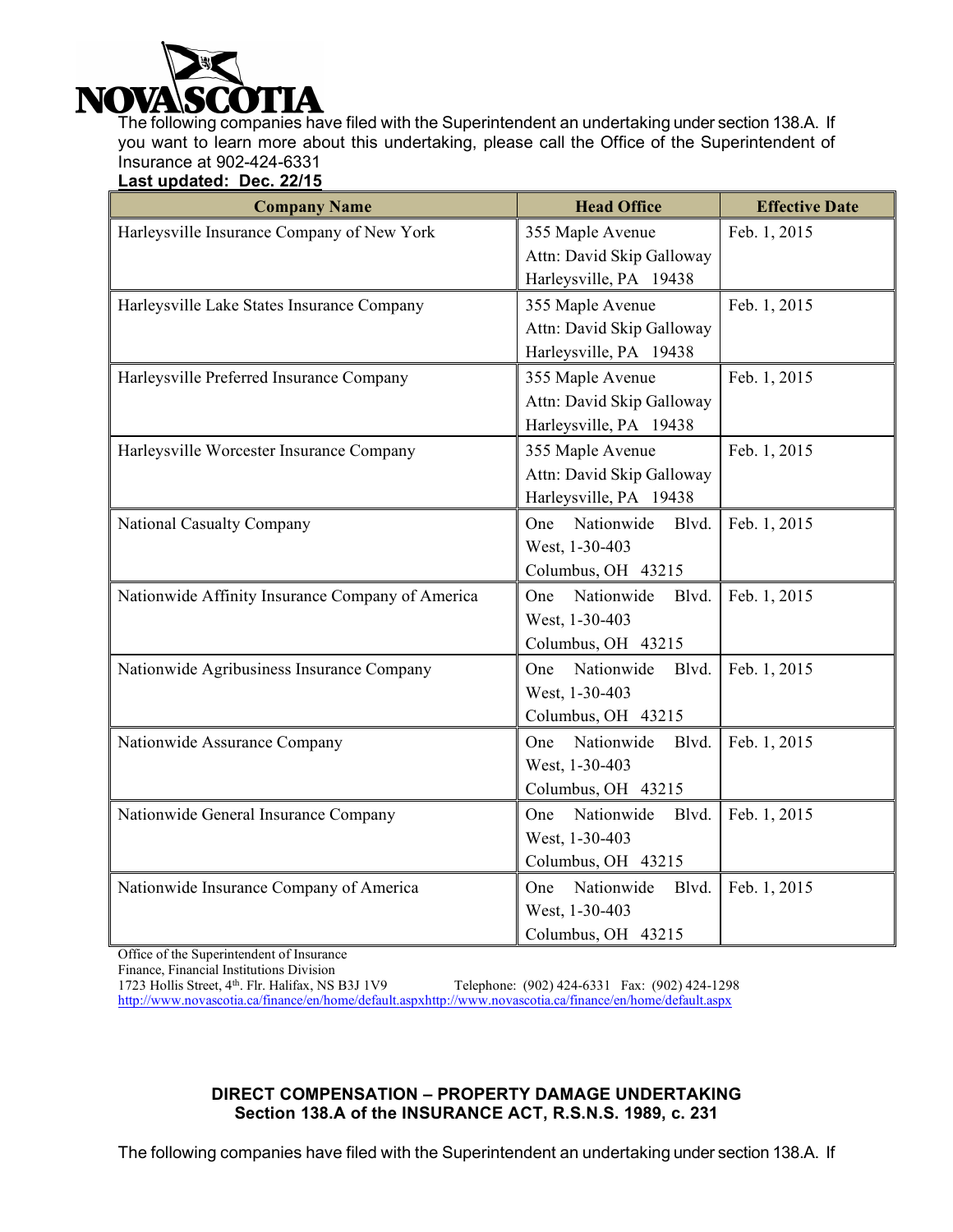

you want to learn more about this undertaking, please call the Office of the Superintendent of Insurance at 902-424-6331

**Last updated: Dec. 22/15**

| <b>Company Name</b>                                | <b>Head Office</b>         | <b>Effective Date</b> |
|----------------------------------------------------|----------------------------|-----------------------|
| Nationwide Insurance Company of Florida            | Nationwide<br>Blvd.<br>One | Feb. 1, 2015          |
|                                                    | West, 1-30-403             |                       |
|                                                    | Columbus, OH 43215         |                       |
| Nationwide Lloyds                                  | Nationwide<br>One<br>Blvd. | Feb. 1, 2015          |
|                                                    | West, 1-30-403             |                       |
|                                                    | Columbus, OH 43215         |                       |
| Nationwide Mutual Insurance Company                | One Nationwide<br>Blvd.    | Feb. 1, 2015          |
|                                                    | West, 1-30-403             |                       |
|                                                    | Columbus, OH 43215         |                       |
| Nationwide Mutual Fire Insurance Company           | Nationwide<br>Blvd.<br>One | Feb. 1, 2015          |
|                                                    | West, 1-30-403             |                       |
|                                                    | Columbus, OH 43215         |                       |
| Nationwide Property and Casualty Insurance Company | Nationwide<br>Blvd.<br>One | Feb. 1, 2015          |
|                                                    | West, 1-30-403             |                       |
|                                                    | Columbus, OH 43215         |                       |
| Scottsdale Indemnity Company                       | Nationwide<br>Blvd.<br>One | Feb. 1, 2015          |
|                                                    | West, 1-30-403             |                       |
|                                                    | Columbus, OH 43215         |                       |
| Scottsdale Insurance Company                       | Nationwide<br>Blvd.<br>One | Feb. 1, 2015          |
|                                                    | West, 1-30-403             |                       |
|                                                    | Columbus, OH 43215         |                       |
| Scottsdale Surplus Lines Insurance Company         | One<br>Nationwide<br>Blvd. | Feb. 1, 2015          |
|                                                    | West, 1-30-403             |                       |
|                                                    | Columbus, OH 43215         |                       |
| <b>Titan Indemnity Company</b>                     | Nationwide<br>One<br>Blvd. | Feb. 1, 2015          |
|                                                    | West, 1-30-403             |                       |
|                                                    | Columbus, OH 43215         |                       |
| Titan Insurance Company                            | Nationwide<br>Blvd.<br>One | Feb. 1, 2015          |
|                                                    | West, 1-30-403             |                       |
|                                                    | Columbus, OH 43215         |                       |

Office of the Superintendent of Insurance

Finance, Financial Institutions Division<br>1723 Hollis Street, 4<sup>th</sup>. Flr. Halifax, NS B3J 1V9

Telephone: (902) 424-6331 Fax: (902) 424-1298 http://www.novascotia.ca/finance/en/home/default.aspxhttp://www.novascotia.ca/finance/en/home/default.aspx

### **DIRECT COMPENSATION – PROPERTY DAMAGE UNDERTAKING Section 138.A of the INSURANCE ACT, R.S.N.S. 1989, c. 231**

The following companies have filed with the Superintendent an undertaking under section 138.A. If you want to learn more about this undertaking, please call the Office of the Superintendent of Insurance at 902-424-6331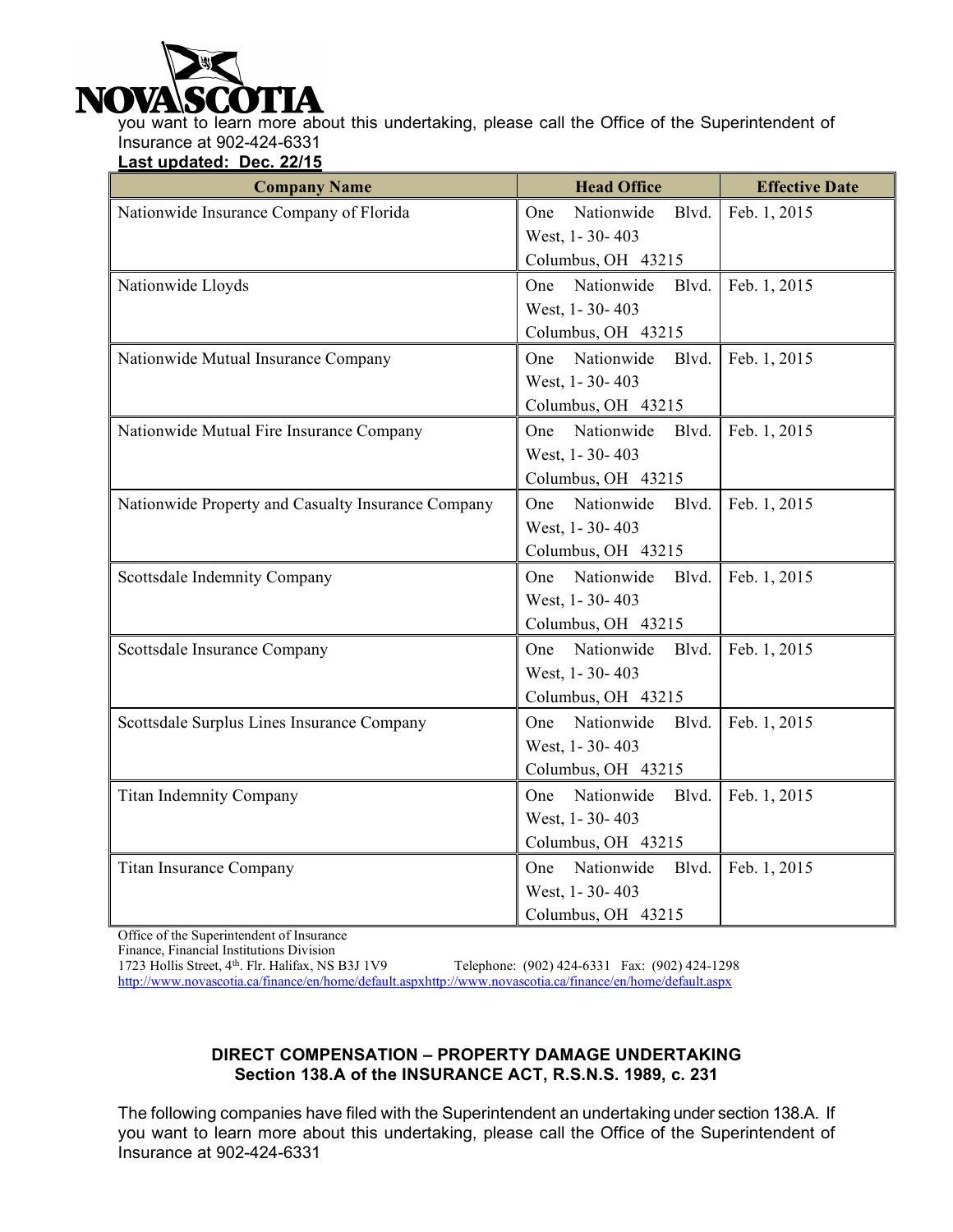

| <b>Company Name</b>                          | <b>Head Office</b>                   | <b>Effective Date</b> |
|----------------------------------------------|--------------------------------------|-----------------------|
| Victoria Automobile Insurance Company        | Nationwide<br>Blvd.<br>One           | Feb. 1, 2015          |
|                                              | West, $1 - 30 - 403$                 |                       |
|                                              | Columbus, OH 43215                   |                       |
| Victoria Fire and Casualty Insurance Company | One Nationwide<br>Blvd.              | Feb. 1, 2015          |
|                                              | West, $1 - 30 - 403$                 |                       |
|                                              | Columbus, OH 43215                   |                       |
| Victoria National Insurance Company          | One Nationwide<br>Blvd.              | Feb. 1, 2015          |
|                                              | West, $1 - 30 - 403$                 |                       |
|                                              | Columbus, OH 43215                   |                       |
| Victoria Select Insurance Company            | One Nationwide<br>Blvd.              | Feb. 1, 2015          |
|                                              | West, $1 - 30 - 403$                 |                       |
|                                              | Columbus, OH 43215                   |                       |
| Victoria Specialty Insurance Company         | One Nationwide<br>Blvd.              | Feb. 1, 2015          |
|                                              | West, $1 - 30 - 403$                 |                       |
|                                              | Columbus, OH 43215                   |                       |
| Western Heritage Insurance Company           | Blvd.<br>Nationwide<br>One           | Feb. 1, 2015          |
|                                              | West, $1 - 30 - 403$                 |                       |
|                                              | Columbus, OH 43215                   |                       |
| Certas Direct Insurance Company              | 6300, Blvd. Guillaume-               | Sept. 4, 2015         |
|                                              | Couture                              |                       |
|                                              | Lévis, QC G6V 6P9                    |                       |
| Certas Home and Auto Insurance Company       | 6300, Blvd. Guillaume-               | Sept. 4, 2015         |
|                                              | Couture                              |                       |
|                                              | Lévis, QC G6V 6P9                    |                       |
| Desjardins General Insurance Inc.            | 6300, Blvd. Guillaume-               | Sept. 4, 2015         |
|                                              | Couture                              |                       |
|                                              | Lévis, QC G6V 6P9                    |                       |
| The Personal General Insurance Inc.          | 6300, Blvd. Guillaume- Sept. 4, 2015 |                       |
|                                              | Couture                              |                       |
|                                              | Lévis, QC G6V 6P9                    |                       |
| Promuiuel Monimagny-L'Islet                  | Taché<br>124,<br>Boulevard           | Dec. 14, 2015         |
|                                              | Ouest, C.P. 355                      |                       |
|                                              | Montmagny, QC G5V 3S7                |                       |

Office of the Superintendent of Insurance

Finance, Financial Institutions Division<br>1723 Hollis Street, 4<sup>th</sup>. Flr. Halifax, NS B3J 1V9

Telephone: (902) 424-6331 Fax: (902) 424-1298 http://www.novascotia.ca/finance/en/home/default.aspxhttp://www.novascotia.ca/finance/en/home/default.aspx

# **DIRECT COMPENSATION – PROPERTY DAMAGE UNDERTAKING Section 138.A of the INSURANCE ACT, R.S.N.S. 1989, c. 231**

The following companies have filed with the Superintendent an undertaking under section 138.A. If you want to learn more about this undertaking, please call the Office of the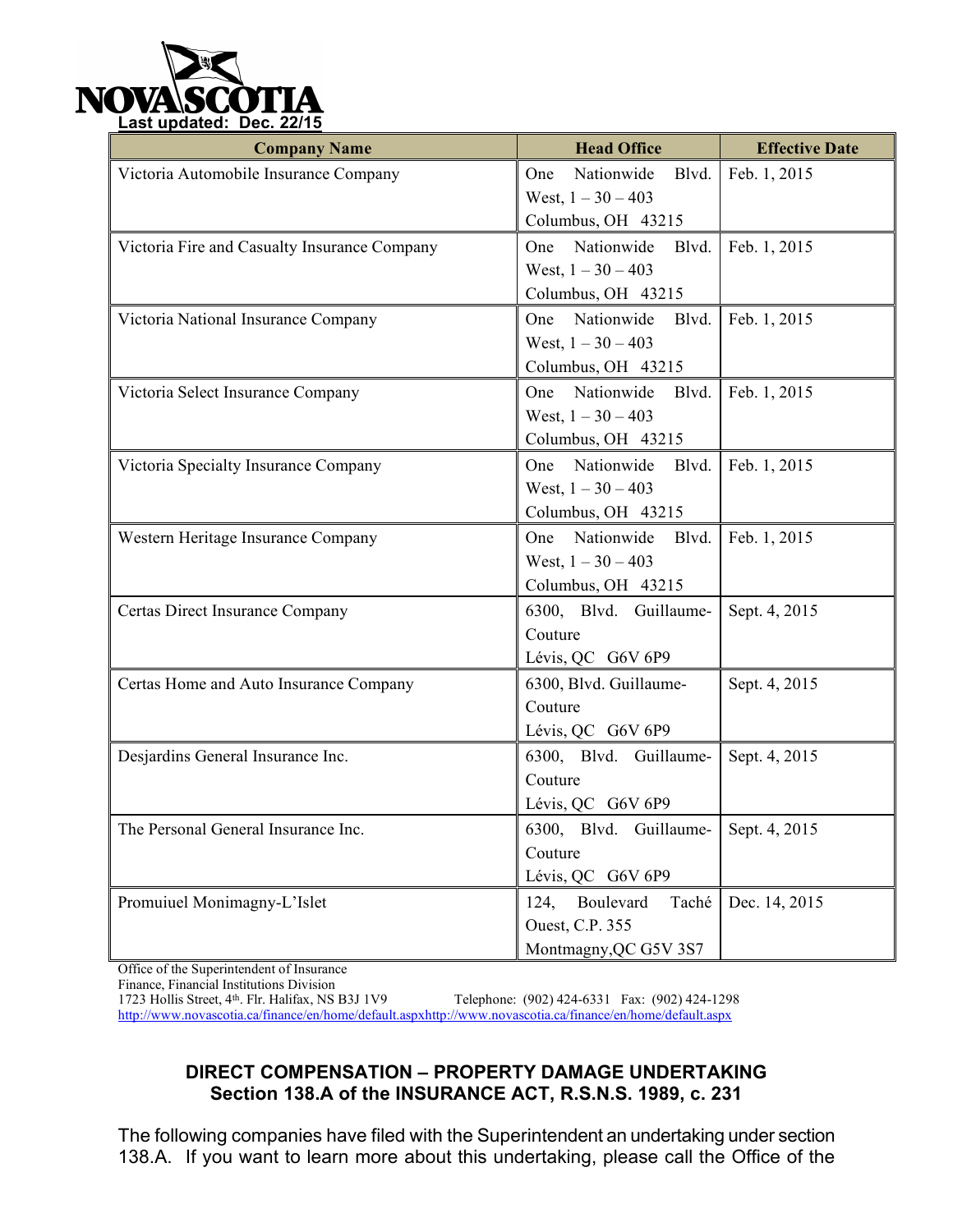

| <b>Company Name</b>                                                       | <b>Head Office</b>                                              | <b>Effective Date</b> |
|---------------------------------------------------------------------------|-----------------------------------------------------------------|-----------------------|
| Promutuel Boréale, Société Mutuelle<br>D'assurance Générale               | 282 1 <sup>re</sup> Avenue Est<br>Amos, QC<br>J9T 1H3           | July 5, 2018          |
| <b>Promutuel Bois-Francs</b>                                              | 1400 rue Notre Dame Est<br>Victoriaville, QC<br><b>G6P 0B4</b>  | March 12, 2018        |
| Promutuel Bagot, Société Mutuelle<br>D'Assurance Générale                 | 1840, Rang Saint-Édouard<br>Saint-Liboire, QC<br><b>JOH 1R0</b> | March 13, 2018        |
| Promutuel Portneuf-Champlain, Société Mutuelle<br>D'Assurance Générale    | 257, boulevard Centenairs<br>St-Basile, QC<br><b>G0A 3G0</b>    | July 5, 2018          |
| Promutuel Chaudière-Appalaches                                            | 126, rue Olivier<br>Laurier-Station, QC<br><b>G0S 1N0</b>       | July 4, 2018          |
| Promutuel Vallée de l'Outaouais, société mutuelle<br>d'assurance générale | 1400, boul. Gréber<br>Gatineau, QC<br><b>J8R 0E1</b>            | January 3, 2019       |
|                                                                           |                                                                 |                       |

Office of the Superintendent of Insurance Finance, Financial Institutions Division<br>1723 Hollis Street, 4<sup>th</sup>. Flr. Halifax, NS B3J 1V9

Telephone: (902) 424-6331 Fax: (902) 424-1298

http://www.novascotia.ca/finance/en/home/default.aspxhttp://www.novascotia.ca/finance/en/home/default.aspx

# **DIRECT COMPENSATION – PROPERTY DAMAGE UNDERTAKING Section 138.A of the INSURANCE ACT, R.S.N.S. 1989, c. 231**

The following companies have filed with the Superintendent an undertaking under section